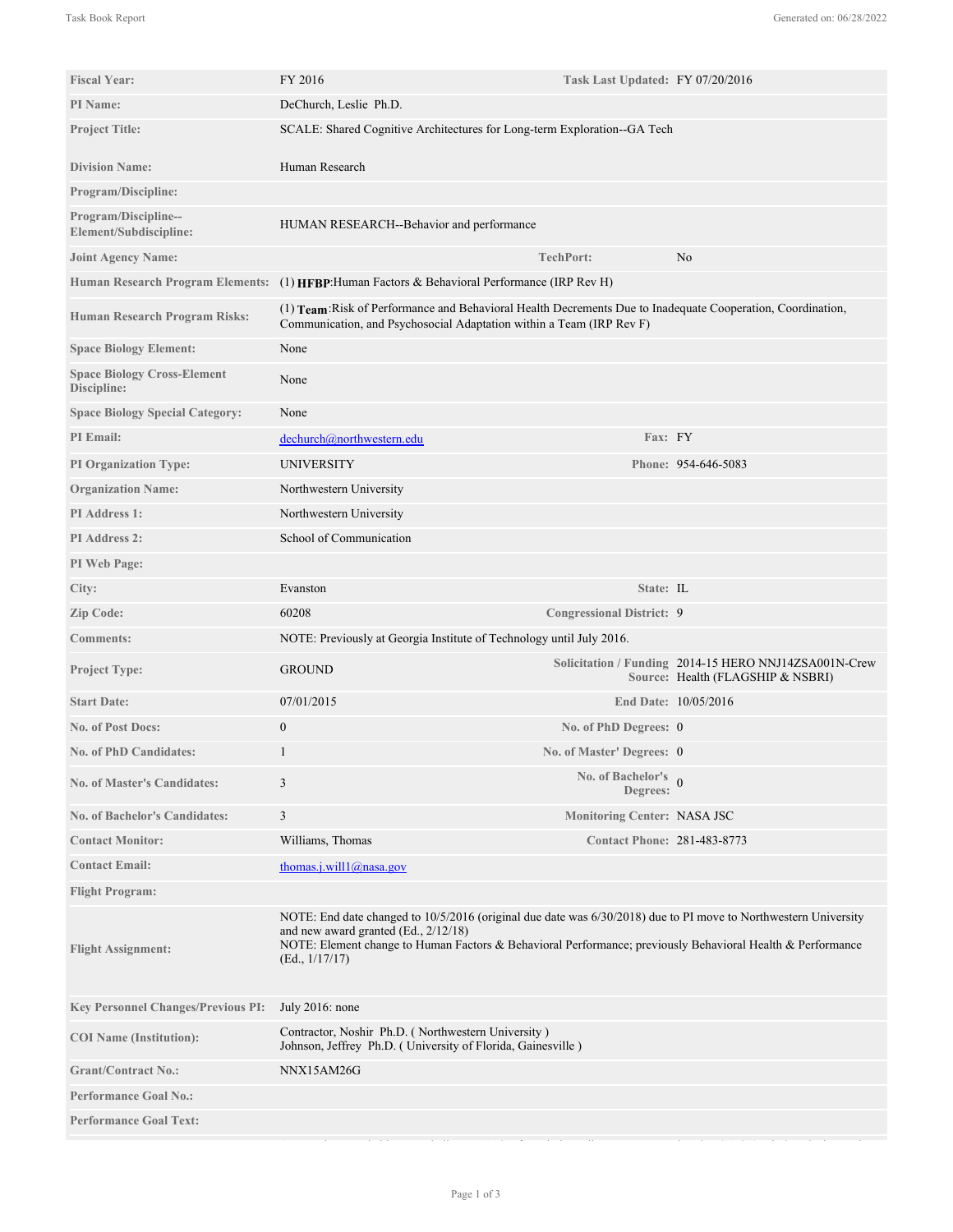| <b>Task Description:</b>                    | Among the remarkable team challenges NASA faces in long distance space exploration (LDSE) missions is the need to<br>maintain team shared mental models (SMMs). Maintaining team SMMs requires the ability to detect shifts in cognition<br>that will likely occur during the mission that could lead to ineffective crew functioning and performance. Maintaining<br>team SMMs also requires validated countermeasures for bringing team members' cognitive understanding back into<br>alignment. Leaving low Earth orbit is extreme teamwork - team SMMs need to be maintained within teams operating<br>close up (the crew), and between teams operating at an unprecedented distance (i.e., the crew $\&$ ground; 33 million miles<br>in the case of a Mars Mission). A multidisciplinary research team will leverage expertise in Psychology, Industrial<br>Engineering, $\&$ Anthropology to understand the emergence and outcomes of critical shifts in team cognition over LDSE<br>missions. What are the triggering events of SMM divergence, how can we detect them, and which countermeasures<br>most effectively bring them back into alignment? This project leverages a novel conceptual framework of shared<br>cognitive architecture (SCA) to understand the patterns of SMMs that dynamically link members of teams, and teams to<br>other teams, as they go beyond low Earth orbit. We use semantic analysis to identify cognitive shifts, and relational<br>event network analysis to understand the antecedents and consequences of these shifts. We use these alongside an<br>agent-based model fit on LDSE analogue data, so that we can explore an exhaustive set of potential triggering conditions<br>that must be unpacked to conduct efficient ground analogue research. We then conduct this research in HERA (Human<br>Exploration Research Analog), Moonwalk, and Antarctica. The project culminates in the evaluation of a dashboard fed<br>with the results of computational modeling, human validation, and lexical markers to detect and suggest<br>countermeasures to maintain SMMs through time and space.                                                                                                                                                                                                             |
|---------------------------------------------|------------------------------------------------------------------------------------------------------------------------------------------------------------------------------------------------------------------------------------------------------------------------------------------------------------------------------------------------------------------------------------------------------------------------------------------------------------------------------------------------------------------------------------------------------------------------------------------------------------------------------------------------------------------------------------------------------------------------------------------------------------------------------------------------------------------------------------------------------------------------------------------------------------------------------------------------------------------------------------------------------------------------------------------------------------------------------------------------------------------------------------------------------------------------------------------------------------------------------------------------------------------------------------------------------------------------------------------------------------------------------------------------------------------------------------------------------------------------------------------------------------------------------------------------------------------------------------------------------------------------------------------------------------------------------------------------------------------------------------------------------------------------------------------------------------------------------------------------------------------------------------------------------------------------------------------------------------------------------------------------------------------------------------------------------------------------------------------------------------------------------------------------------------------------------------------------------------------------------------------------------------------------------------------------------------------------------------------------------------|
| <b>Rationale for HRP Directed Research:</b> |                                                                                                                                                                                                                                                                                                                                                                                                                                                                                                                                                                                                                                                                                                                                                                                                                                                                                                                                                                                                                                                                                                                                                                                                                                                                                                                                                                                                                                                                                                                                                                                                                                                                                                                                                                                                                                                                                                                                                                                                                                                                                                                                                                                                                                                                                                                                                            |
| <b>Research Impact/Earth Benefits:</b>      | Many of the environmental conditions faced by crews during LDSE missions are not unique to space travel. With our<br>research program, we hope to reveal how conditions seen in organizations across the world impact shared cognitive<br>architecture, and what we can do to mitigate these risks. Our meta-analysis has begun to investigate the impact of shared<br>cognitive architecture on team outcomes across a variety of environmental conditions seen in LDSE missions that can<br>also be applied to work in all organizations.                                                                                                                                                                                                                                                                                                                                                                                                                                                                                                                                                                                                                                                                                                                                                                                                                                                                                                                                                                                                                                                                                                                                                                                                                                                                                                                                                                                                                                                                                                                                                                                                                                                                                                                                                                                                                |
|                                             | Among the significant teamwork challenges NASA will face on a future mission to Mars, or any future mission out of<br>the Earth's lower orbit, is the need to maintain shared mental models. Shared mental models need to be maintained<br>within teams who operate at a short distance (i.e., the crew), and also between teams who operate at a great distance<br>(i.e., the crew and ground). Our investigation of shared mental models incorporates two features that bolster our<br>contribution. First, we model the role of critical contextual forces, resulting from the crew's interdependence and<br>embeddedness within a system of teams, that ultimately shapes and constrains the maintenance of shared team mental<br>models over long distance space exploration (LDSE). To reflect this focus of our research, we adopt the term shared<br>cognitive architectures, in lieu of shared mental models. The difference in terms reflects the fact that shared cognition<br>needs to be differentiated in terms of that within teams and that between teams; the patterns of within and between team<br>shared mental models are defined as shared cognitive architecture: Shared cognitive architecture (SCA) characterizes<br>the dynamic patterns of structured knowledge about critical elements of teamwork and taskwork, and how these mental<br>representations are shared both within teams (e.g., the crew), and also between teams (e.g., mission control). The second<br>feature of this research program that bolsters its contribution is the investigation of cognitive shifts. Dynamism is an<br>important and under-researched aspect of team cognition relevant to spaceflight. Extant research measures team<br>cognition as a stable property of a team. Given the complexity of astronaut crews working within multiteam systems, we<br>conceptualize cognition as dynamic, shifting in response to a variety of triggering events. Astronaut mental models will<br>have some elements that will need to shift as s/he engages in memberships in multiple groups, interacts with multiple<br>teams, and encounters changes in tasks and goals. However, despite these dynamics, crew cognitive architectures need<br>to remain in, or return to, synchrony with the other members of the crew.<br><b>DATA COLLECTION</b> |
| <b>Task Progress:</b>                       | A. HERA Campaign Participation and Data Collection: We participated in HERA Campaign 3 Mission 1, in partial<br>fulfillment of our objective to collect team task switching data in an analog environment. To capture the full<br>representative structure of a NASA mission to Mars, the HERA crew served as an isolated/confined crew in an<br>environment similar to one that may travel beyond low-Earth orbit, and eight undergraduate participants at Georgia Tech<br>served as Mission Control teams supporting the HERA crew on their mission. We ran three 2-hour sessions (3-hour<br>sessions for participants at Georgia Tech who received 1 hour of training) in which we collected unobtrusive team<br>task-switching data, as well as performance data on the overall task. We also collected team process data through pop-up<br>surveys administered throughout sessions. Additionally, we implemented a time delay within our own software platform<br>to align with the time delay manipulation implemented in HERA during our second session. We are pleased to report that<br>all data collection efforts across all three 2-hour HERA sessions were successful.                                                                                                                                                                                                                                                                                                                                                                                                                                                                                                                                                                                                                                                                                                                                                                                                                                                                                                                                                                                                                                                                                                                                                                       |
|                                             | B. Project RED Platform, and Additional Multiteam System Experimental Sessions - Control Sessions: The platform<br>used to collect this data was the computer-based multi-team task platform that we developed at Georgia Tech, called<br>Project Red planet Exploration and Development (Project RED). In Project RED, four teams of 3 members each (i.e., a<br>Multiteam System; MTS) work on solving the complex problem of designing and implementing a well infrastructure on<br>Mars that will support future inhabitants of the planet. We are pleased to report that all data collection efforts across all<br>three 2-hour HERA sessions were successful. We have also designed four additional control experiment sessions (one<br>completed, three to be run by the end of the annual review period) to obtain baseline measures against which we can<br>compare our analog data of crew members in an isolated/confined environment. One manipulation will be the<br>distribution of the MTS. In the distributed condition, 4 participants will serve as the "crew" located in the SONIC lab at<br>Northwestern University, and the remaining 8 "Mission Control" participants will be located in the DELTA lab at<br>Georgia Tech. For the non-distributed MTS condition, all participants will be located at the DELTA lab at Georgia Tech.<br>The second manipulation will be the presence or absence of a time delay in communication.                                                                                                                                                                                                                                                                                                                                                                                                                                                                                                                                                                                                                                                                                                                                                                                                                                                                                                     |
|                                             | C. Project RED Relay - Mapping Shared Cognitive Architecture: To understand the knowledge that individuals have<br>about who knows whom, we implemented a knowledge task called "Project RED Relay," to assess how well people<br>recall information about their group's network structure, and how well they understand other people's knowledge of the<br>group's network. This task provides insight into how accurate or convergent knowledge of networks relates to team<br>performance and outcomes during an LDSE mission where individuals work with a variety of others. Project Red Relay<br>is administered to participants following the Project RED Design task as a network game that people access via laptops.                                                                                                                                                                                                                                                                                                                                                                                                                                                                                                                                                                                                                                                                                                                                                                                                                                                                                                                                                                                                                                                                                                                                                                                                                                                                                                                                                                                                                                                                                                                                                                                                                             |

This task asks people to direct messages containing files that need to be sent to a specified target in as few steps as